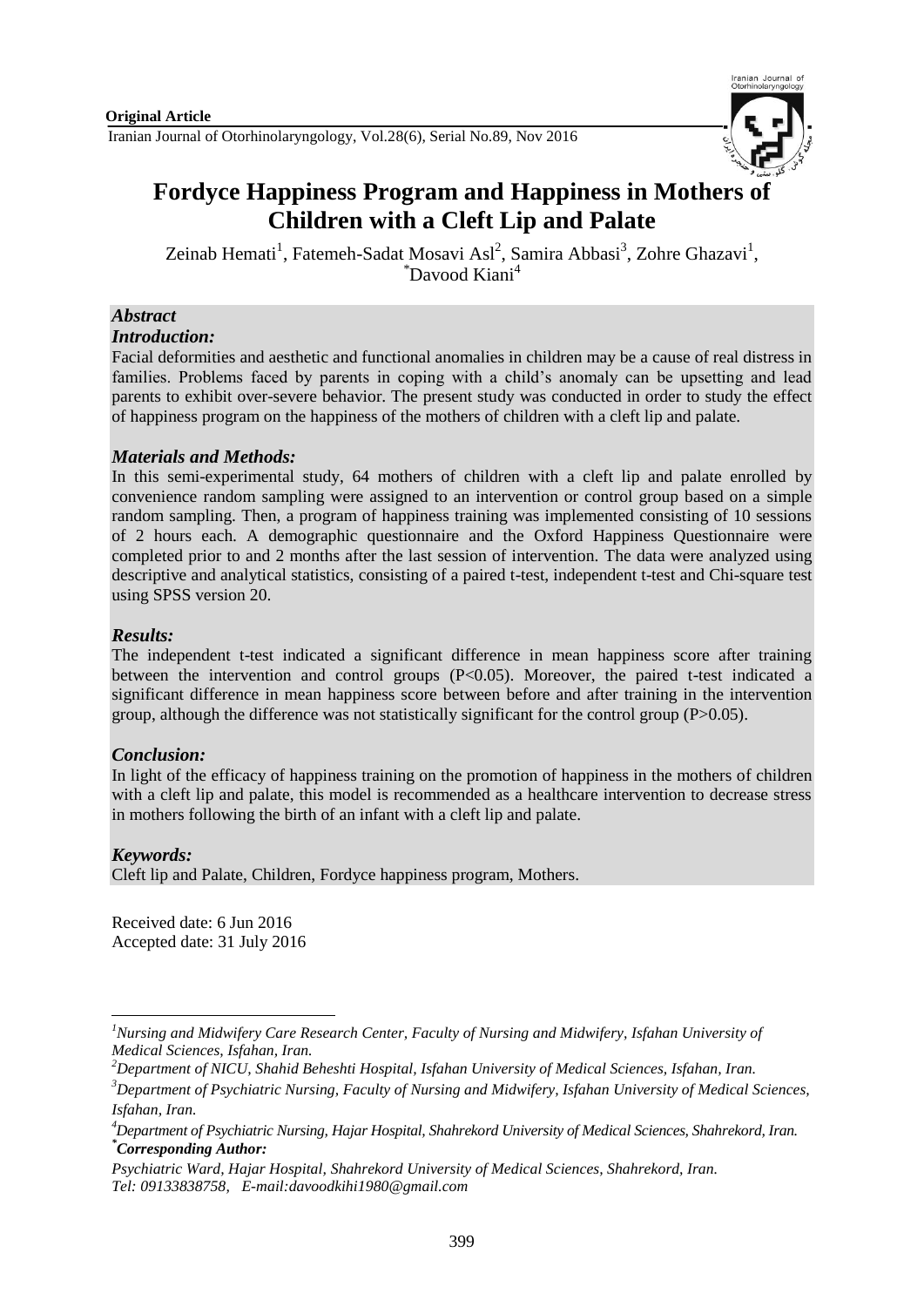## *Introduction*

Combined cleft lip and cleft lip and palate occur in one per 750 white infants, while cleft lip alone occurs in approximately one per 2,500 white infants. Overall, this anomaly affects male infants more commonly than females. A variety of factors such as maternal use of certain medications, smoking, alcohol, malnutrition, vitamin deficiency, maternal mental problems, and exposure to certain toxins or chemicals contributes to development of this deformity (1,2). The prevalence of cleft lip alone depends on several factors such as ethnicity, race, geographical conditions, and economic status. For example, cleft lip alone and/or cleft lip and palate is most prevalent among Native Americans (3.7 per 1,000 live births) and least prevalent in blacks (0.3 per 1,000 live births) (3). At present, there are no comprehensive data on the frequency of disorders associated with cleft lip and palate or their association with each other. Several epidemiological studies in Iran (except west Iran) have reported varying incidence rates (3.77–77% per 1,000 live births) for this anomaly in different regions of the country (4).

Children with this deformity face many problems during development, and require a team management approach. By offering optimal services at an appropriate time and by reducing costs, team management increases the emotional and psychological support available to families (5). Parental problems at birth and difficulties in coping with the defect are primary issues in the caretaking of an infant with a cleft lip and palate.

A study by Hasanzadeh et al. demonstrated that the mothers of children with a cleft lip and palate are more frequently subject to chronic psychiatric disorders (6). The psychological problems and pressures imposed on the patients' families (known as subjective and objective imposed pressures) cause negative effects among families and may also undermine the effectiveness of treatment in children (7).

Pritchett et al. (2010) argued that poor psychological health and weak family function are associated with each other (8). Therefore, since the families of children with a cleft lip and palate may be under stress, which may affect reception of healthcare services and development in children, then use of psychological training is urgently needed to enhance quality of life and

reduce stress in these children. Happiness training is one way to minimize depression and stress because an individual evaluation of oneself and one's life may include cognitive dimensions such as judgment on life satisfaction and/or emotional issues including mood or emotions in response to life events (9). In this regard, research has indicated that a Fordyce cognitivebehavioral training approach was effective in reducing depression in students (10). A study of the efficacy of happiness training using the Fordyce approach on depression in elderly women indicated that training in the expression pf emotions and the development of optimism and positivist thinking led to an improved attitude toward others and therefore an increased rate of happiness  $(11)$ .

In light of the inadequacy of psychological studies on the parents of children with a cleft lip and palate, as well as the high incidence of this deformity in Iran and worldwide and the sociocultural differences between Iran and other countries, this study was conducted in order to investigate whether a happiness intervention can improve happiness in the mothers of children with a cleft lip and palate. Implications of this study in terms of various research, education and treatment areas may allow steps to be taken to decrease mental and family challenges in parents of children with these deformities.

## *Materials and Methods*

This semi-experimental study was conducted on two groups of 32 participants each. The sample size was determined to be 32 in each group according to the findings of similar studies (d=. /7s<sup>2</sup>,  $\alpha$ =0.05,  $\beta$ =0.2) (12). Ethical approval was provided by the Research and Technology Deputy of the Isfahan University of Medical Sciences and the letter of permission was provided by the authorities of the Cleft Lip and Palate Clinic affiliated with the Faculty of Rehabilitation of the Isfahan University of Medical Sciences. The study was conducted at the Cleft Lip and Palate Clinic affiliated with the Faculty of Rehabilitation of the Isfahan University of Medical Sciences.Mothers of children with a cleft lip and palate were enrolled by simple random sampling so that the first referring individual meeting the inclusion criteria was assigned to the intervention group and the second to the control group, continuing until the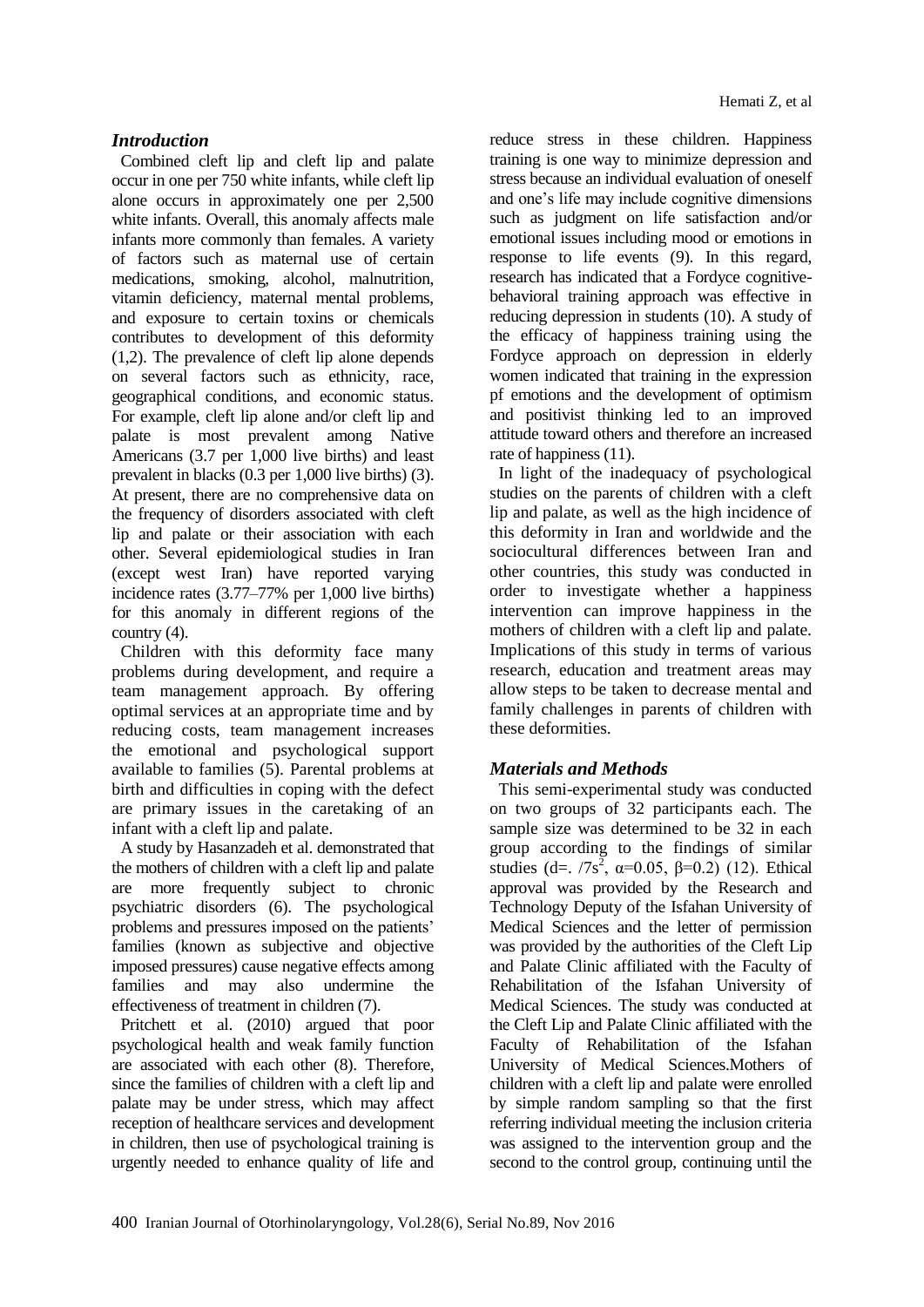Fordyce Happiness program and Mothers Happiness

desired number of participants were included in the two groups. All mothers in the intervention and control groups had a child with a cleft lip and palate. Inclusion criteria were having Iranian nationality, being literate, be able to discuss and debate in training sessions, having full mental health and consciousness (no emergency, severe conditions throughout the study), and having a child aged 0–12 years with a cleft lip and palate (because of the psychological effects on the family due to an affected child within this age range (13). Exclusion criteria were absence from two consecutive and/or one quarter of all sessions, mental retardation, and withdrawal from the study at any time.

In this study, happiness training was considered an independent variable, happiness was a dependent variable, and child's age and gender, mothers' education, and occupation were underlying variables. ANCONA was used to adjust for confounders.

After explaining the aims of this research and obtaining written informed consent from the participants in the two groups, the researcher completed the pretest questionnaires. Then, the training sessions were scheduled and the classrooms of the Faculty of Rehabilitation were appointed as the setting for sessions, with the participants' consent in the intervention group.

Consisting of eight cognitive components and six behavioral components, educational materials were offered according to the Fordyce approach. The approach for each session was as follows: First session: Introducing participants to each other, reviewing the plan for the session, reviewing relevant regulations, protocol, and training techniques to increase levels of activity; Second session: Techniques for enhancing social relationships and intimacy; Third session: Techniques for expressing emotions and developing optimism and positivist thinking; Fourth session: Techniques for decreasing expectations and increasing appreciation; Fifth session: Living in the present; Sixth session: Techniques for giving value to happiness and resolving problems and negative emotions, Seventh session: Techniques for discontinuing worries; Eighth session: Techniques for enhancing creativity; Ninth session: Techniques for planning and organizing daily activities; and Tenth session: Completing the questionnaires 2 months after the ninth session. Participants were trained by a psychologist in groups and individually through speech, brainstorming, and

educational aids such as PowerPoint within 2 hour session a week session a week. In addition, the participants were given the researcher's phone number to allow further advice and support during the 2-month follow-up, if necessary. After the follow-up, patients in both groups completed the happiness questionnaire once again. It is worth mentioning that the control group underwent no intervention. However, to comply with research ethics, after completion of the intervention and administration of the questionnaires, both groups attended four seasons, although these sessions were brief for the control group. For ethical reasons, the researcher trained the mothers in both groups in a similar way after filling out the questionnaires.

The data were gathered by a questionnaire of demographic data and *Oxford Happiness*  Questionnaire, developed by Argail in 1989 and consisting of 29 four-choice items. The lowest score for the Oxford Happiness Questionnaire is zero and the highest score is 87 (10). This questionnaire has previously been used in a number of studies in Iran, with a reported Cronbach's alpha of 93% (14,15). The data were analyzed using descriptive and analytical statistics (paired t-test [to investigate withingroup significance], independent t-test [to investigate inter-group significance] and Chisquare) using SPSS 20.

## *Results*

The mean age of the mothers in the treatment and control groups was  $33.3\pm6.3$  and  $33.5\pm5.8$ years, respectively. The mean age of the children in the intervention and control groups was 6.34±3.37 and 5.03±3.36 years, respectively, with no significant difference between the two groups by independent t-test (P>0.05). Moreover, there was no significant difference in the mothers' level of education and occupation, or number of children between the two groups (P>0.05) (Table.1).

An independent t-test indicated a significant difference between the mean happiness scores of the two groups after training  $(P=0.04)$ , while the difference was not statistically significant in the two groups before training  $(P=0.23)$ . A paired ttest exhibited a significant difference in the mean happiness score between before and after training in the intervention group  $(P=0.004)$ , but the difference was not statistically significant in the control group  $(P=0.91)$  (Table .2).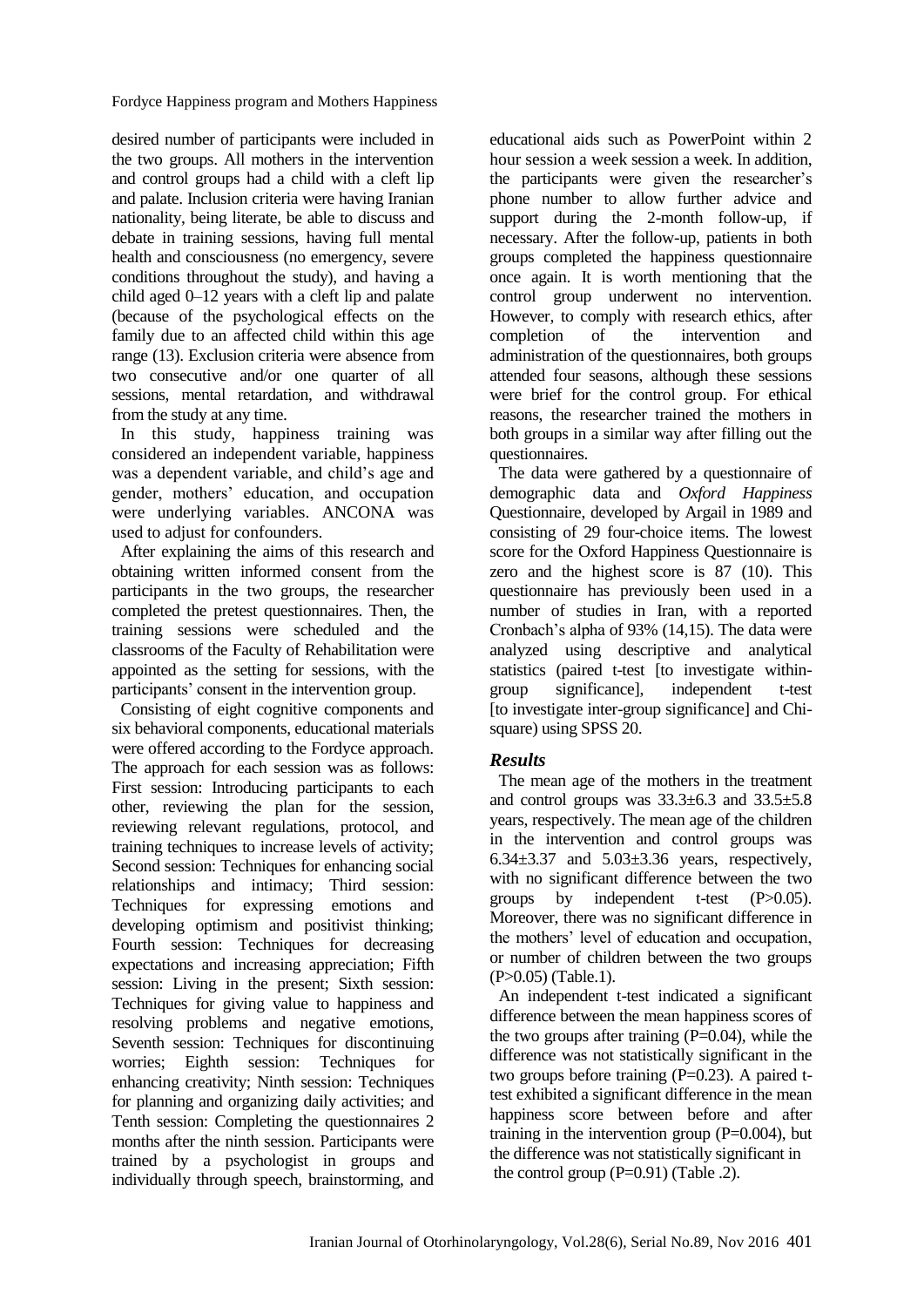| Demographic variable            | <b>Intervention group</b> | Control group  | <b>P-value</b> |
|---------------------------------|---------------------------|----------------|----------------|
| Mother, Mean age $(yr) \pm SD$  | $33.3 \pm 6.3$            | $33.5 \pm 5.8$ | 0.8            |
| Child, Mean age $(yr) \pm SD$   | $6.34 \pm 3.37$           | $5.03 \pm 3.3$ | 0.12           |
| Child sex, $N$ $(\%)$           |                           |                |                |
| Male                            | 20(62.5)                  | 18 (56.3)      | 0.7            |
| Female                          | 12(37.5)                  | 14 (43.7)      |                |
| Mother education level, $N$ (%) |                           |                | 0.3            |
| Elementary                      | 3(9.4)                    | 6(18.8)        |                |
| Secondary                       | 4(12.5)                   | 6(18.8)        |                |

Table 1: Demographic characteristics in the two groups

**Table 2:** Comparison of mean (standard deviation) scores of happiness in the intervention and control groups before and after training

| Time                           | Group (Mean $\pm SD$ ) |                  | P-value            |
|--------------------------------|------------------------|------------------|--------------------|
|                                | Intervention           | Control          | Independent t-test |
| Before training                | $70.01 \pm 12.6$       | $74.03 \pm 14.1$ | >0.05              |
| After training                 | $79.6 \pm 11.5$        | $73.6 \pm 11.6$  | < 0.05             |
| p-value (paired sample t-test) | < 0.05                 | >0.05            |                    |

Furthermore, an independent t-test indicated that the mean happiness score was not significantly associated with the children's gender in the intervention  $(P=0.59)$  and control (P=0.87) groups, the children's age in the intervention  $(P=0.85)$  and control  $(P=0.83)$ groups, or the mothers' occupation in the intervention  $(P=0.22)$  and control  $(P=0.12)$ groups. Analysis of variance indicated that the happiness score was significantly associated with the mothers' age in the control group (P=0.03) and the number of children in the intervention group  $(P=0.02)$ .

#### *Discussion*

The present study was conducted to investigate the effect of happiness training on the rate of happiness in the mothers of children with a cleft lip and palate. In this study, there was no significant difference between the intervention and control groups in terms of demographics, including children's age and gender, mothers' age and education level, as well as the number of children. In the present study, despite no significant difference in the mean happiness score of the controls prior to and after training, the difference was significant between before and after the intervention in the treatment group.

Facial deformities can be a cause of distress for parents, with lip deformities causing the most severe response. These families require support and encouragement from healthcare

teams and advice to engage in activities that provide a normal life for the affected child (16). A study of the effect of cleft lip and palate on the family demonstrated that stress, anxiety, and psychological problems were more severe in families with more affected children (17). In addition, another study demonstrated that the mothers of infants with a cleft lip and palate experienced symptoms of post-traumatic stress more frequently than those of healthy infants (18).

A study by Nassab on the efficacy of happiness training using the Fordyce approach on depression in elderly women indicated that depression in the intervention group was significantly reduced compared with the control group. Moreover, training in the expression of emotions and the development of optimism and positivist thinking led to an improved attitude toward others, and hence happiness increased (11). In addition, a study by Narmashiri et al. investigating happiness training using the Fordyce approach in relation to difficulties with adjusting to excitement and insensible beliefs in adolescents in rehabilitation centers demonstrated that eight sessions of happiness training within a period of 8 weeks resulted in a significant decrease in difficulties associated with adjusting to excitement and resulted in the recovery of physical health, an increase in rate of happiness, an acceptable occupational and academic performance, and improvement in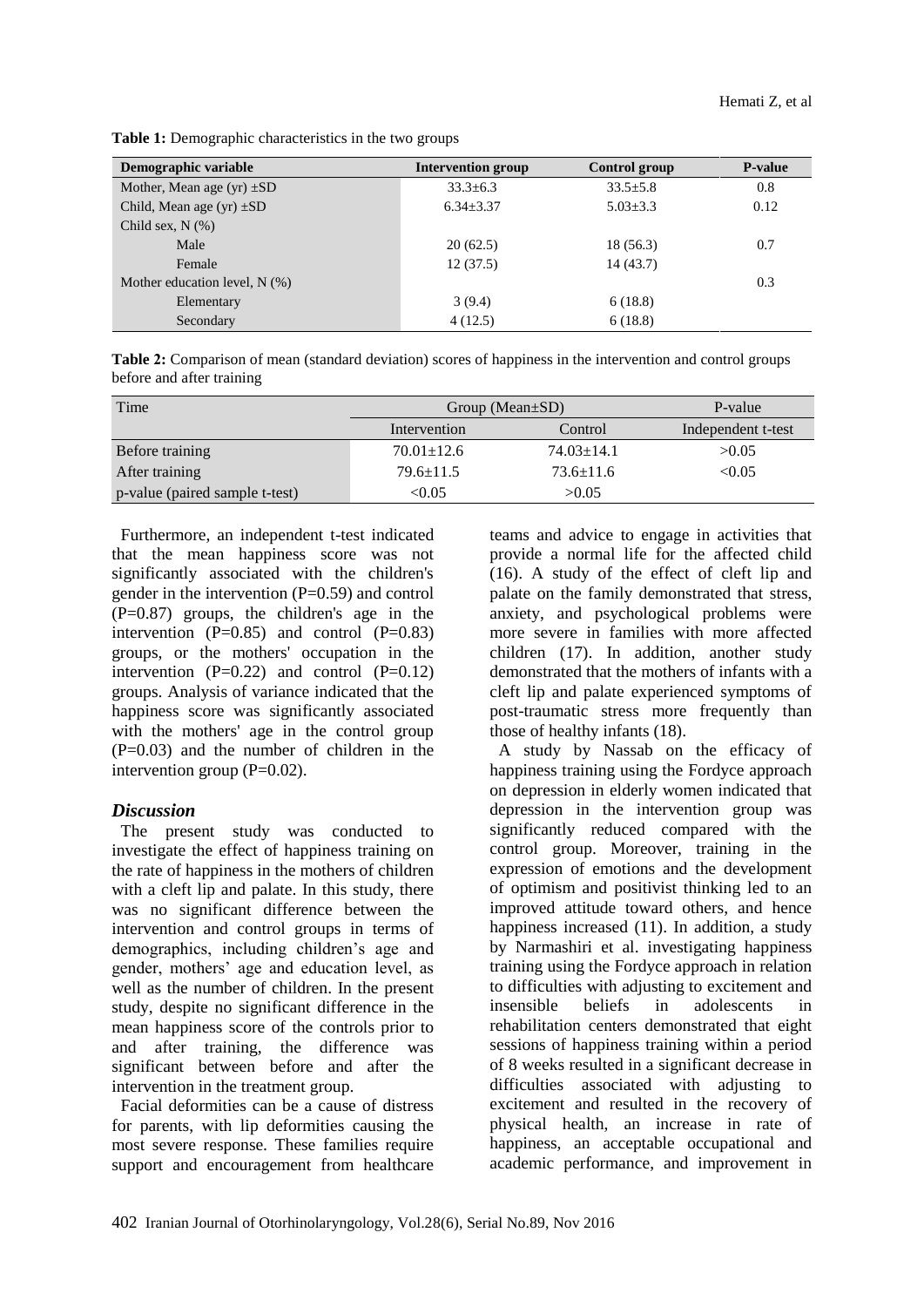social interactions and interpersonal function (19). Finally, a study by Heydarabadi on group reality therapy and happiness in mothers with blind children indicated that 10 sessions of group counseling led to an increase in happiness and tirelessness in the mothers (20).

The findings obtained could be explained by the fact that mothers of children with a cleft lip and palate often ignore their most fundamental needs because they are so engaged in their children's problems and fail to embrace the reality. Hence, attending the training sessions in the present study may contribute to improvement in the mothers' ability to embrace reality and focus on their own primary needs, including happiness. According to the present study findings, the mean happiness score was not significantly different prior to training between the control and intervention groups, although the difference between the two groups became significant after training, a finding which is consistent with a study reported by Nikmanesh et al. The Nikmanesh study, investigating the effect of positivist thinking in decreasing depression, stress, and anxiety in adolescents in rehabilitation centers, indicated that positivist thinking training such as happiness, good mood, positive emotions, hopefulness, and satisfaction could result in feeling healthy and happy in the intervention group (21).

In the present study, appropriate training caused the mothers of children with a cleft lip and palate to recognize themselves and their children further, to embrace realities through identifying their strengths and weaknesses, and to cope with existing circumstances more appropriately, leading to a feeling of happiness. The nature of the group training approach adopted in the sessions, where individuals could find out that others may have problems similar to their own, contributed to the mothers' embracing reality and coping with current conditions. A study by Feicht et al. of web-based happiness training and the physical and psychological parameters of personnel demonstrated that web-based, 7-week happiness training significantly increased happiness and life satisfaction compared with the control group, such that that the change persisted up to 4 weeks after the intervention (22). A study reported by Rostami et al. on the efficacy of positivist thinking on happiness in adolescents with hearing impairment indicated that attending eight sessions of positivist thinking skills training caused an increase in happiness in the intervention group compared with controls (23). In the present study, training in positivist skills and the techniques adopted in the training sessions sought to reinforce and improve positive communication and to increase happiness, and helped mothers know themselves better, recognize their positive experiences, and understand the role of such experiences in promoting respect to oneself. In addition, this approach caused an increase in the rate of happiness in the intervention group compared with the control group through highlighting talents and capabilities, optimizing joys, considering positive issues and emotions further, and preventing negative emotions from entering personal territory as well as increasing positive communications as a principle of positivism.

A study by Abolghasemi et al. of the efficacy of happiness training using the Fordyce approach on happiness and depression in women indicated that attending six sessions of Fordyce cognitivebehavioral training increased life satisfaction and happiness in the intervention group compared with controls  $(24)$ .

In the present study, the emphasis on techniques for coping with negativist emotions and discontinuing concerns in the training sessions could contribute to the rate of happiness. Pearson's correlation coefficient indicated no significant association between any demographic variables and happiness in the treatment or control groups. Regarding the significant contribution of this deformity to the child's appearance from birth, parents with any educational level, age, or occupation were found to be involved to a similar extent, because the long-term treatment in these children as well as the substantial costs imposed on the parents can affect their mental and psychological conditions under any circumstances.

The most notable limitation of the present study was a failure to schedule the training sessions according to the mothers' working hours. Because absence from more than two sessions was considered one of the exclusion criteria, some participants were very likely to be excluded. Therefore, the researcher held sessions at the weekends to try to allow most participants to attend the sessions.

#### *Conclusion*

In light of the present study findings and the positive effect of happiness training based on the Fordyce approach, and the focus on the role of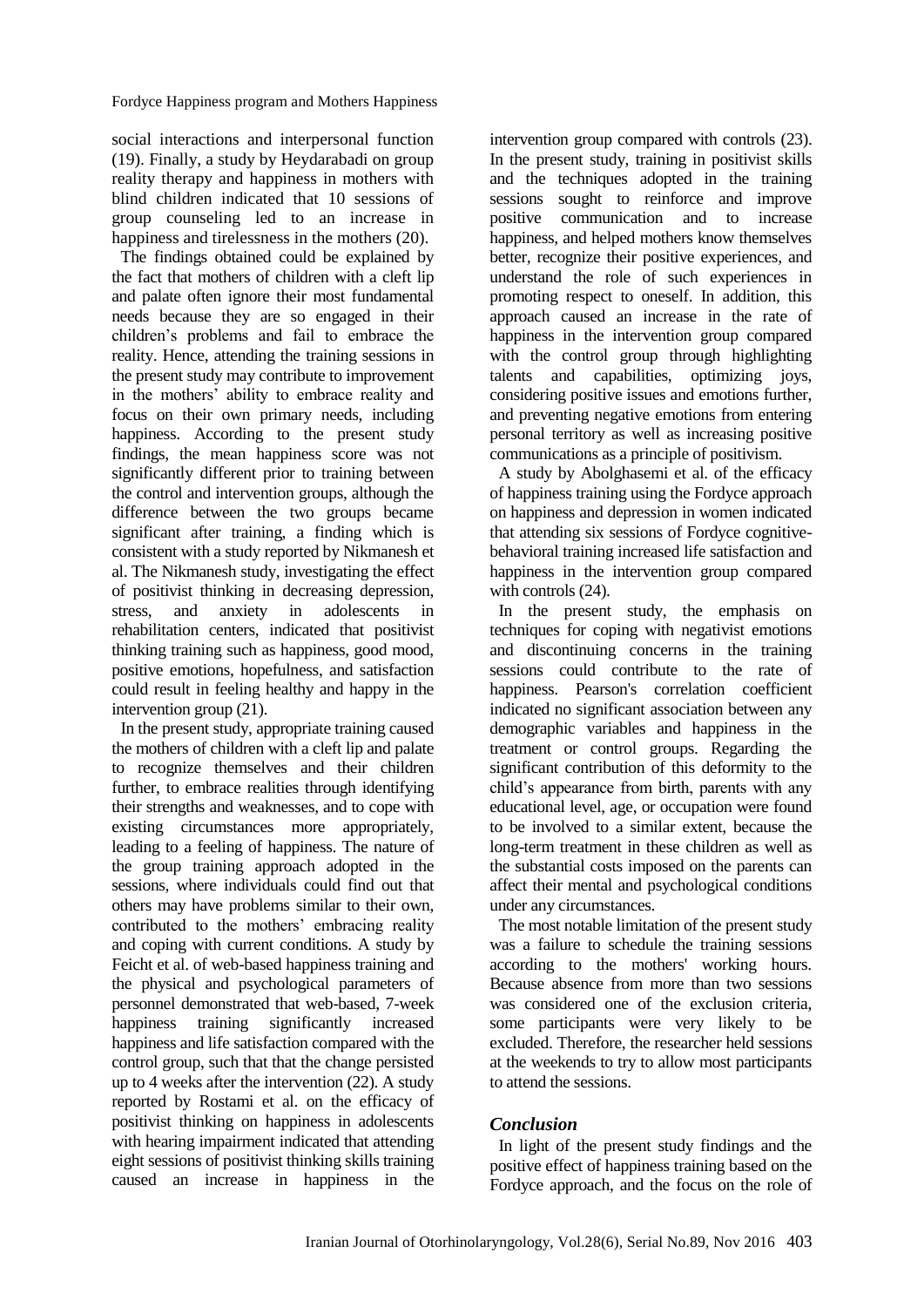nurses in rehabilitation and that of mothers in the family, use of this form of training as an economical and accessible approach is recommended for mothers of children with a cleft lip and palate in rehabilitation centers.

#### *Acknowledgment*

We are grateful to the Nursing and Midwifery Care Research Center of the Isfahan University of Medical Sciences for funding of this research project (grant no:  $293076$ ).

#### *References*

**1.** Heidar DA, Zahedi M, Derakhshandeh F .The Prevalence of Hypernasality after Primary Cleft Palate Surgery in Children. J Isfahan Med School 2012; 30:12–18.

**2.** Derakhshandeh F, Hashemi H, Meemarzadeh M. Comparative study of the age of receiving therapeutic services in clients referred to Isfahan Cleft Care Team. J Rehabil Sci. 2011; 7:250–8.

**3.** Azimi C, Karimian H.Cleft lip and cleft palate relationship with familial marriage: a study in 136 cases. Tehran Univ Med J. 2010; 67:806–10.

**4.** Khazaei M, Ghanbari S, Rezaei M, Alipour AA, Khazaei S. Evaluation of cleft lip and palate frequency and related risk factors in infants born in Kermanshah hospitals (2001–2008). J Isfahan Dental School. 2010; 6: 298–304.

**5.** Derakhshandeh F, Poorjavad M .The Study of Speech Disorders and Middle Ear Diseases Following Primary Palatoplasty in Children with Cleft Palate. J Isfahan Med School. 2011; 29:222–9.

**6.** [Hasanzadeh N,](file://pubmed) Khoda MO, [Jahanbin A, Vatankhah](file://pubmed)  [M.](file://pubmed) Coping strategies and psychological distress among mothers of patients with non-syndromic cleft lip and palate and the family impact of this disorder. J Craniofac Surg. 2014; 25:441–5.

**7.** Omranifard V, Esmailinejad Y, Maracy MR, Davarpanah Jazi AH. The Effects of Modified Family Psychoeducation on the Relative's Quality of Life and Family Burden in Patients with Bipolar Type I Disorder. J Isfahan Med School. 2009; 27:563–74.

**8.** [Pritchett R,](http://www.ncbi.nlm.nih.gov/pubmed/?term=Pritchett%20R%5BAuthor%5D&cauthor=true&cauthor_uid=20978241) [Kemp J,](http://www.ncbi.nlm.nih.gov/pubmed/?term=Kemp%20J%5BAuthor%5D&cauthor=true&cauthor_uid=20978241) [Wilson P,](http://www.ncbi.nlm.nih.gov/pubmed/?term=Wilson%20P%5BAuthor%5D&cauthor=true&cauthor_uid=20978241) [Minnis H,](http://www.ncbi.nlm.nih.gov/pubmed/?term=Minnis%20H%5BAuthor%5D&cauthor=true&cauthor_uid=20978241) [Bryce G,](http://www.ncbi.nlm.nih.gov/pubmed/?term=Bryce%20G%5BAuthor%5D&cauthor=true&cauthor_uid=20978241)  [Gillberg C.](http://www.ncbi.nlm.nih.gov/pubmed/?term=Gillberg%20C%5BAuthor%5D&cauthor=true&cauthor_uid=20978241) Simple measures of family relationships for use in clinical practice and research: A Systematic review[. Fam Pract.](http://www.ncbi.nlm.nih.gov/pubmed/20978241) 2010; 28:172–187.

**9.** Siamian H, Naeimi OB, Shahrabi A, Hassanzadeh R, Abazari MR, Khademloo M, et al. The Status of Happiness and its Association with Demographic Variables among the Paramedical Students. J Mazand Univ Med Sci. 2012; 22:159–166.

**10.** Kamyab Z, Hossainpoor M, Sodani M. A Survey of Happiness Education Effective in Fordyce Method on Increasing of Happiness of Diabetic Patients in Behbahan City. Knowledge & Research in Applied Psychology. 2009; 0:108–123.

**11.** Nassab KZ, Allahvirdiyani kh. The effects of Fordyce's happiness training on decreasing depression among elderly women. 3rd World Conference on Psychology, Counselling and Guidance. 2013; 84:501–503.

**12.** Hemati Z, Abasi S, Mosaviasl F, Shakerian B, Kiani D. Effect of Orem's Self-Care Model on Perceived Stress in Adolescents with Asthma Referring the Asthma and Allergy Clinic, Isfahan, 2014. IJCBNM 2016; 4(3):247–255.

**13.** [Lei RL,](http://www.ncbi.nlm.nih.gov/pubmed/?term=Lei%20RL%5BAuthor%5D&cauthor=true&cauthor_uid=20187718) [Wang SL,](http://www.ncbi.nlm.nih.gov/pubmed/?term=Wang%20SL%5BAuthor%5D&cauthor=true&cauthor_uid=20187718) [Cheng CP,](http://www.ncbi.nlm.nih.gov/pubmed/?term=Cheng%20CP%5BAuthor%5D&cauthor=true&cauthor_uid=20187718) [Chen PK,](http://www.ncbi.nlm.nih.gov/pubmed/?term=Chen%20PK%5BAuthor%5D&cauthor=true&cauthor_uid=20187718) [Chin CC.](http://www.ncbi.nlm.nih.gov/pubmed/?term=Chin%20CC%5BAuthor%5D&cauthor=true&cauthor_uid=20187718) Psychometric Evaluation of the Stress Scale for Parents with Cleft Lip and/ or Palate Children—a Preliminary Study. [Cleft Palate Craniofac J.](http://www.ncbi.nlm.nih.gov/pubmed/20187718) 2010; 47:482–490.

**14.** Kajbaf MB, Aghaei A, Mahmoody E. The Effect of Happiness Training on Couples' Life Quality in Counseling Centers in Esfahan. J Fam Res. 2011; 7:69–81.

**15.** Kajbaf MB, Keshavarz A, Nouri A, Lali M, Soltanizadeh M. A comparison of family performance and mental health status in pet keeping and non-pet keeping individuals in Isfahan in 2009. Arak Medical University J (Rahavard Danesh). 2011; 13:83–94.

**16.** Hokenberry Wong D, Perry SH, Lowdermilk DL. Wong's nursing care of infants and children.  $8<sup>th</sup>$  ed. London: Mosby; 2009:843-6.

**17.** [Grollemund B,](http://www.ncbi.nlm.nih.gov/pubmed/?term=Grollemund%20B%5BAuthor%5D&cauthor=true&cauthor_uid=20685092) [Galliani E,](http://www.ncbi.nlm.nih.gov/pubmed/?term=Galliani%20E%5BAuthor%5D&cauthor=true&cauthor_uid=20685092) [Soupre V,](http://www.ncbi.nlm.nih.gov/pubmed/?term=Soupre%20V%5BAuthor%5D&cauthor=true&cauthor_uid=20685092) [Vazquez](http://www.ncbi.nlm.nih.gov/pubmed/?term=Vazquez%20MP%5BAuthor%5D&cauthor=true&cauthor_uid=20685092)  [MP,](http://www.ncbi.nlm.nih.gov/pubmed/?term=Vazquez%20MP%5BAuthor%5D&cauthor=true&cauthor_uid=20685092) [Guedeney A,](http://www.ncbi.nlm.nih.gov/pubmed/?term=Guedeney%20A%5BAuthor%5D&cauthor=true&cauthor_uid=20685092) [Danion A.](http://www.ncbi.nlm.nih.gov/pubmed/?term=Danion%20A%5BAuthor%5D&cauthor=true&cauthor_uid=20685092) The impact of cleft lip and palate on the parent-child relationships. [Archives](http://www.sciencedirect.com/science/journal/0929693X)  [de Pediatric.](http://www.sciencedirect.com/science/journal/0929693X) 2010[; 17:](http://www.sciencedirect.com/science/journal/0929693X/17/9)1380–1385.

**18.** [Despars J,](http://www.ncbi.nlm.nih.gov/pubmed/?term=Despars%20J%5BAuthor%5D&cauthor=true&cauthor_uid=20500071) [Peter C,](http://www.ncbi.nlm.nih.gov/pubmed/?term=Peter%20C%5BAuthor%5D&cauthor=true&cauthor_uid=20500071) [Borghini A,](http://www.ncbi.nlm.nih.gov/pubmed/?term=Borghini%20A%5BAuthor%5D&cauthor=true&cauthor_uid=20500071) [Pierrehumbert B,](http://www.ncbi.nlm.nih.gov/pubmed/?term=Pierrehumbert%20B%5BAuthor%5D&cauthor=true&cauthor_uid=20500071) [Habersaat S,](http://www.ncbi.nlm.nih.gov/pubmed/?term=Habersaat%20S%5BAuthor%5D&cauthor=true&cauthor_uid=20500071) [Müller-Nix C,](http://www.ncbi.nlm.nih.gov/pubmed/?term=M%C3%BCller-Nix%20C%5BAuthor%5D&cauthor=true&cauthor_uid=20500071) et al. Impact of a Cleft Lip and/or Palate on Maternal Stress and Attachment Representations. [Cleft Palate Craniofac J.](file:///J:/proposal/gozaresh%20payani.clift%20lip%20and%20palate/happiness%20article.clift%20lip/clift/20500071.htm) 2011; 48:419–24.

**19.** Narmashiri S, Raghibi M, Mazaheri M. Effect of Fordyce Happiness Training on the Emotion Regulation Difficulties in the Adolescents under Support of Social Welfare. Int J Psychol Behav Res. 2014; 1:612–621.

**20.** Haidarabadi GZ. Effectiveness of reality therapy education to increase happiness of mothers who have blind child. Kuwait Chapter of Arabian. J Bus Manag Rev. 2014; 3:293–300.

**21.** Nikmanesh Z, Jalilvand M, Zandvakili M. The Effect of Positive Thinking Training on Reduction of Depression, Stress and Anxiety of Juvenile Delinquents. Int J Med Toxicol Forens Med. 2014;  $4:55-\overline{62}$ .

**22.** Feicht T, Wittmann M, Jose G, [Mock](http://www.pubfacts.com/author/A+Mock) A, [von](http://www.pubfacts.com/author/E+von%20Hirschhausen)  [Hirschhausen](http://www.pubfacts.com/author/E+von%20Hirschhausen) E, [Esch](http://www.pubfacts.com/author/T+Esch) T. Evaluation of a Seven-Week Web-Based Happiness Training to Improve Psychological Well-Being, Reduce Stress, and Enhance Mindfulness and Flourishing: A Randomized Controlled Occupational Health Study. Evid Based Complement Alternat Med. 2013; 4:1–14.